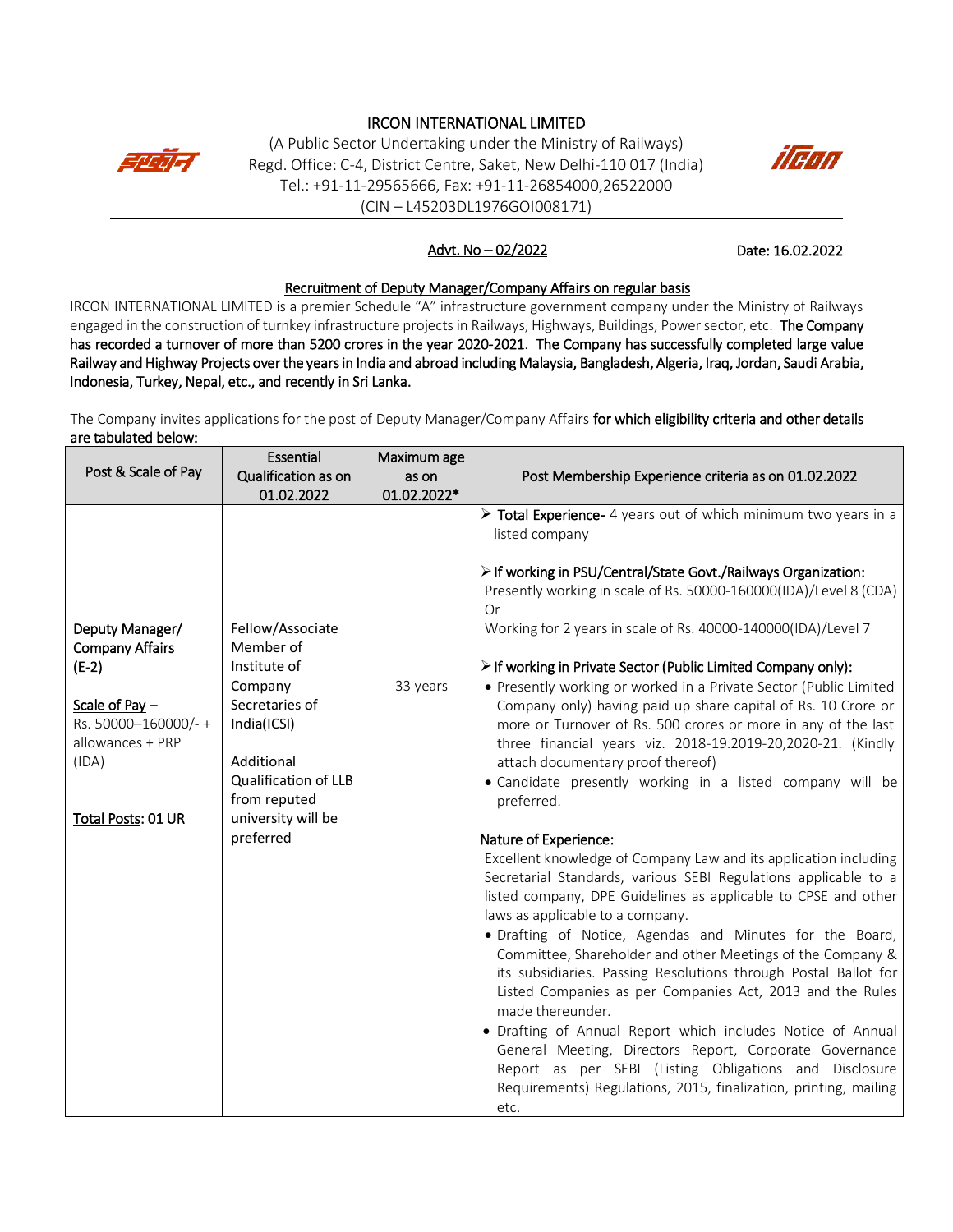\*Age relaxations as per Govt. of India guidelines subject to fulfillment of the requisite qualification, pay & experience criteria etc.

\*\* Teaching/ Consultancy/ Freelancing experience shall not be treated as relevant experience.

Medical Standards: Candidates should be in sound health and free from color blindness. No relaxation in health standards will be allowed.

Compensation Package: Basic Pay, Variable DA (presently @29.4%), HRA(depending on place of posting i.e. 27%, 18% & 9% for X, Y & Z grade cities respectively)/ lease rent, Allowances @32% for project location and 30% for Corp. Office, Performance Related Pay (Variable-based on performance rating), Leave Encashment, Mobile phone expenses, Liberal Medical including indoor medical benefits for self and dependents, Employer's contribution towards EPF & Pension scheme, Gratuity, Welfare schemes and other Fringe benefits as per rules of the Company.

Place of posting: Corporate Office, New Delhi. However, the employee may be posted in the Projects/Offices of the Company within India or abroad as per company's requirement from time to time

Selection Process: Eligible candidates will be called for selection process comprising of Written Exam and/or Interview.

Surety Bond: Selected candidates will have to execute a bond of Rupees 3 lakhs to serve the company for at-least three years.

#### A -:GENERAL INSTRUCTIONS:-

- 1. The number of posts indicated above may vary based on further assessment of requirement. The company reserves the right to increase, decrease, cancel, restrict & modify the requirement at any point of time without assigning any reason therefor.
- 2. Candidates working in Government, Semi-Government Organization/Public Sector Undertakings and Autonomous Bodies should apply through proper channel or furnish NO OBJECTION CERTIFICATE at the time of interview. However, in the event of difficulty in forwarding the application through proper channel/getting NOC from their parent department, they may submit an undertaking at the time of interview that they will produce proper relieving order from their organization, in case selected; otherwise they will not be allowed to join. In both cases, pay protection will be given.
- 3. All information submitted in the application will be verified with original documents at the time of interview. If any information provided by the candidate is found to be false or incorrect or not in conformity with the eligibility criteria, then his/her candidature is liable to be rejected/cancelled at any stage of the recruitment process
- 4. Candidates not in a position to join within a period of 3 months from the date of release of letter of posting need not apply.
- 5. Candidates for the above specified posts are required to make 'Application Fee Payment' as per the table below:

| UR/OBC    | SC/ST/EWS/PwD/Ex Serviceman |
|-----------|-----------------------------|
| Rs 1000/- | Nil                         |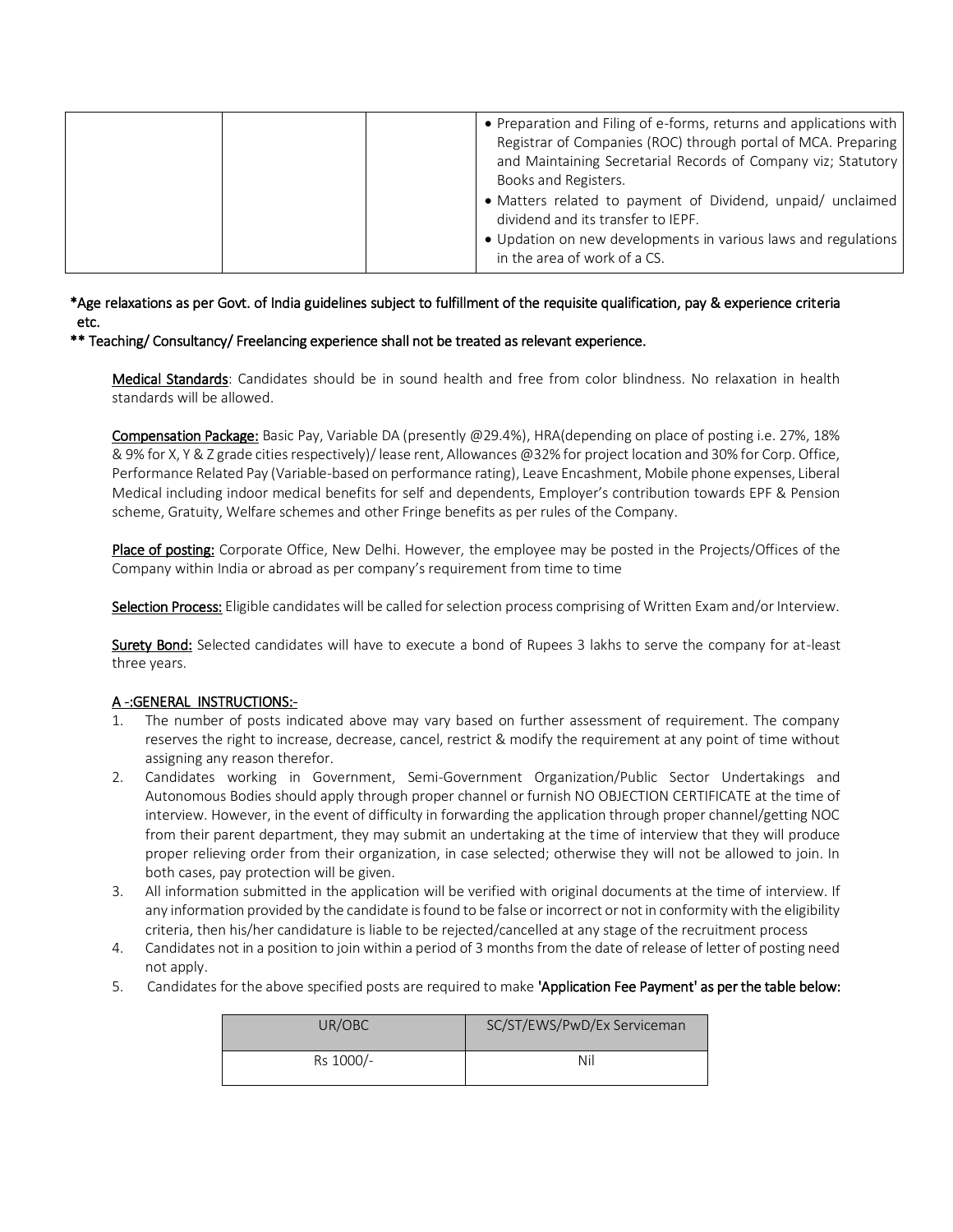Demand Drafts should be drawn in favour of "IRCON INTERNATIONAL LIMITED" payable at NEW DELHI. The name of candidate, post applied for, advertisement no. and date of birth should be clearly written on the back side of demand draft.

## B -: INSTRUCTIONS FOR APPLYING:-

- 1. Before applying, candidates should ensure that they fulfill all the eligibility criteria mentioned in the advertisement.
- 2. Eligible candidates have to apply in prescribed format through off line mode only. It is advisable that the candidates have a valid e-mail id in order to facilitate faster communication.
- 3. Application neatly typed on A-4 size paper in the prescribed format should be sent to Joint General Manager/ HRM, IRCON INTERNATIONAL LIMITED, C-4, District Centre, Saket, New Delhi - 110 017 accompanied with the copy of following documents:

i. Matriculation certificate for DOB proof.

ii. All certificates and marksheets of Qualification (Graduation/Post Graduation/Professional) and other qualifications, if any.

iii. Experience certificates for previous organization and current organization clearly indicating the length and line of experience and pay scale as per eligibility conditions.

iv. Preferably NOC/Forwarding of application through proper channel of the present organization. (Please refer clause A-2 of this Advertisement)

- v. Community certificate/Ex-Serviceman certificate/J&K certificate (for age/fee relaxation), if applicable.
- vi. Proof of paid up share capital/turnover, if applicable as mentioned in eligibility criteria.
- vi. Proof of Pay scale in their present organization, if applicable

vii. Valid ID proof (PAN/Driving License/Voter id card/Aadhar).

viii. Demand draft for the application fee if applicable as per clause A-5 above.

4. Application duly signed by candidate, with passport size photograph affixed & accompanied by copy of above said documents must be sent in a sealed envelope super scribing: Application for regular post of Deputy Manager/Company Affairs vide Advt. No. 02/ 2022.

### Note: Any application received without copy of complete documents/signature/photograph/DD (as applicable) will be rejected.

- 5. Candidates should mention percentage in the fields where percentage is required. In case CGPA/OGPA/DGPA is mentioned in mark sheets, following criteria may be applied:
	- In case where conversion into percentage is not provided by university/institutes: "if university/institute do not have the provision for conversion of CGPA/OGPA/CPI/DGPA or letter grade into percentage than minimum 6 on 10-point scale will be considered as 60%. On any scale different from 10-point scale the score will be prorated accordingly.
	- In case where conversion into percentage is provided by university/institutes: Wherever CGPA/OGPA/CPI/DGPA or letter grade in degree is awarded, equivalent % of marks should be indicated in the online application as per norms adopted by concerned university/institute. A certificate to this effect may be obtained by the candidate from the university/institute, which shall be required to be produced at the time of verification.
- 6. If the candidate belongs to OBC, a caste certificate issued in the current financial year only by a competent authority as applicable for appointment to the services in Govt. of India in proper format will be accepted. Please note, that an OBC certificate issued in the current financial year only can be accepted as a current proof of your not belonging to "creamy layer" in the OBC.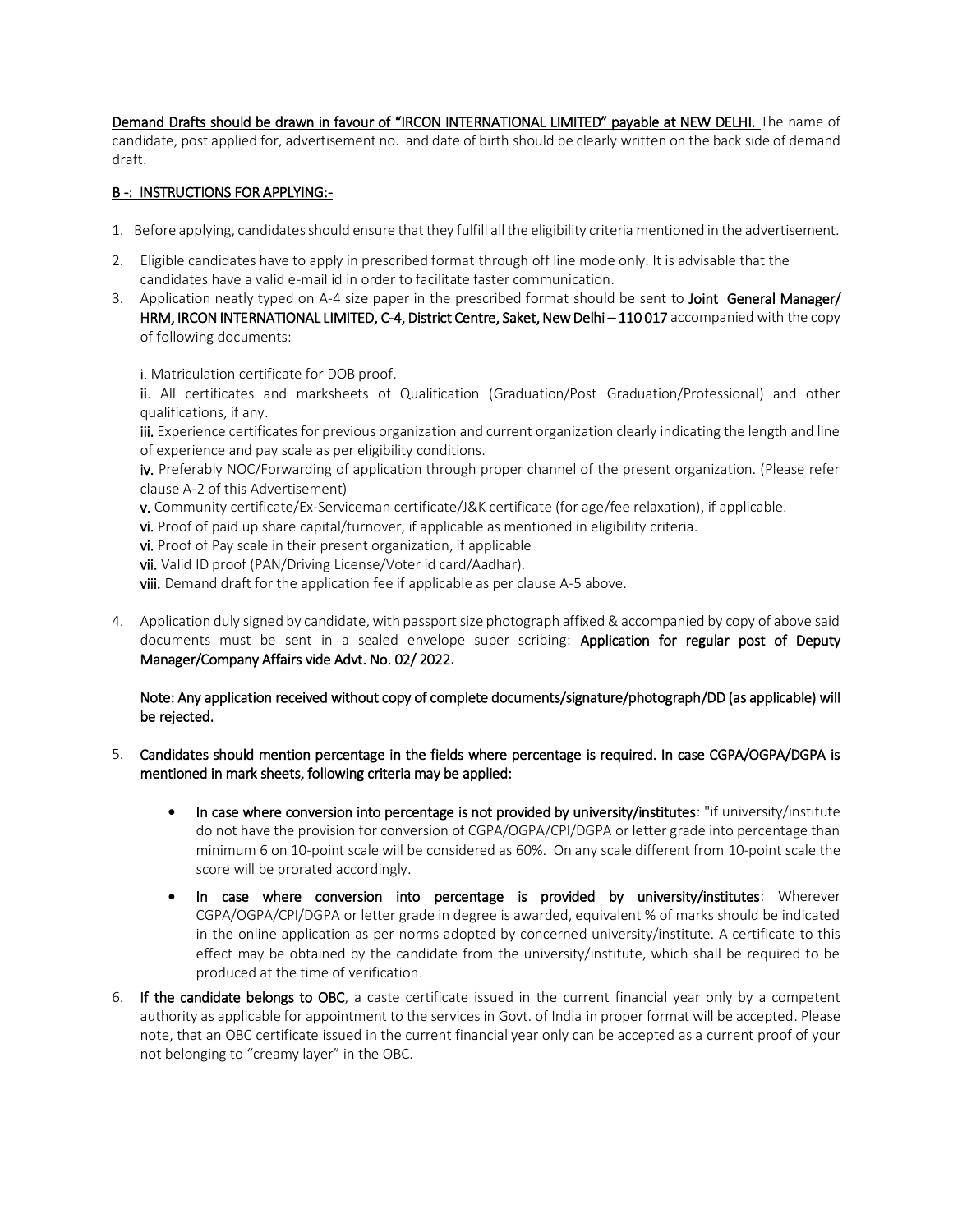- 7. In the application format, there is a column for "Details of ERP/Computer Proficiency". In this particular column, candidates have to provide the details regarding their knowledge/proficiency in Computers or in ERP with details of any diploma/certifications in the same.
- 8. Before submitting the filled in application candidates should ensure that all the entries are properly filled and are correct. Only duly signed applications will be considered.
- 9. Any communication/corrigendum/notification related to any post of this advertisement will be uploaded on IRCON's website only.

| Date of publication of advertisement in Employment News | 26.02.2022 |
|---------------------------------------------------------|------------|
| Last date of receipt of applications in IRCON's Office  | 21.03.2022 |